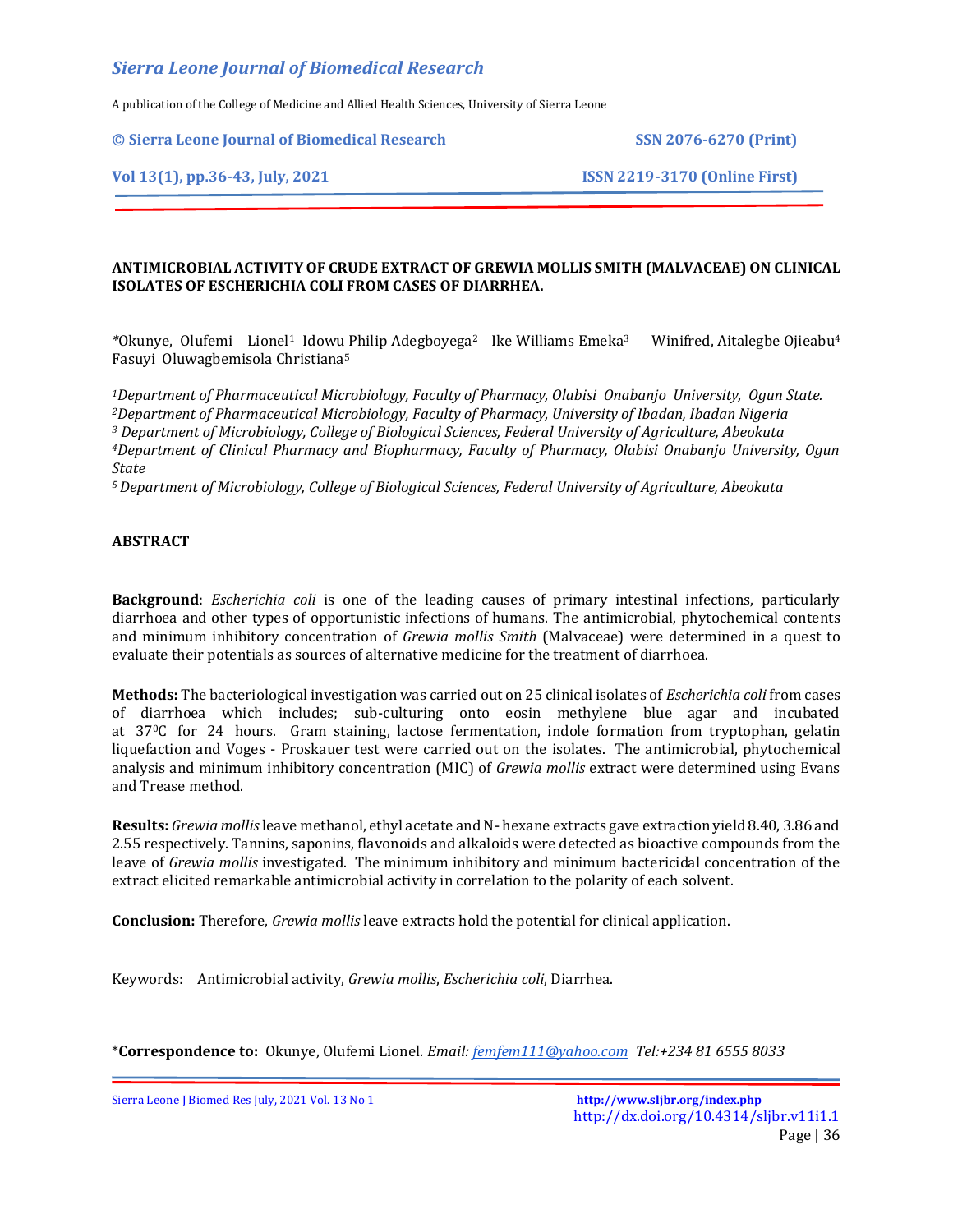A publication of the College of Medicine and Allied Health Sciences, University of Sierra Leone

**© Sierra Leone Journal of Biomedical Research SSN 2076-6270 (Print)**

### **Vol 13(1), pp.36-43, July, 2021 ISSN 2219-3170 (Online First)**

## **INTRODUCTION**

*Grewia mollis Smith* (Malvaceae) known as Oora Igbo in Yoruba land is a shrub or small tree, up to 20 ft. high, it is made up of small leaves with pale greenish-white beneath the yellow flowers. It has variable or broadly rounded or obliquely truncate appearances, apex acute to slightly acuminate, margin toothed, 3-veined from the base, glabrous to sparsely minutely stellate-pubescent above, densely greyish to brownish-white pubescent beneath.

*Grewia mollis* is a useful multipurpose plant, providing a wide range of products, including timber for local use, food, fibre, fodder and traditional medicines (Youssef et.al.,2012). *Grewia mollis* is widely distributed in northern Nigeria and some African countries. Approximate estimation of 100g dry matter of *Grewia mollis* bark in Nigeria contains protein 3.7 g, fat 1.1 g, carbohydrate 45.3 g, fibre 45.3 g, Ca 3474 mg, Mg 743 mg, P 79 mg, Fe 10.4 mg and Zn 0.5 mg. In Togo, a decoction of the stem bark is drunk to treat diarrhoea. Several ethnomedicinal uses of the infusion, decoction, maceration, or mucilage from the leaves, roots, or stem bark of Grewia. mollis have been documented. In Nigeria, the fruit is used as a febrifuge. Grewia mollis is frequently used in traditional rituals in Sudan and Ethiopia (Goyal,2012).

Medicinal plants have been found useful in the cure of a number of diseases including bacterial disease and they are a rich source of antimicrobial agents. Although medicinal plants produce slow recovery, the therapeutic use of medicinal plants is becoming popular because of their lesser side effects and low resistance to microorganisms. Millions of people in developing countries will always depend on herbal medicines for their health care because they believe that the medicinal herbs are always available locally, cheap, affordable and are prescribed by traditional practitioners of medicine who are part of the community(Neuwinger et. al.,2000). About 12.5% of the 422,000 plant

species documented worldwide are reported to have medicinal values.

Diarrhoea is the condition of having at least three loose, liquid, or watery bowel movements each day. It often lasts for a few days and can result in dehydration due to fluid loss. It is usually a symptom of an infection in the intestinal tract, which can be caused by a variety of bacterial, viral, and parasitic organisms. Signs of dehydration often begin with loss of the normal stretchiness of the skin and irritable behaviour. This can progress to decreased urination, loss of skin colour, a fast heart rate, and a decrease in responsiveness as it becomes more severe. About 1.7 to 5 billion cases of diarrhoea occur per year. It is most common in developing countries, where young children get diarrhoea on average three times a year (Albert et.al.,1995).

Total deaths from diarrhoea are estimated at 1.26 million in 2013—down from 2.58 million in 1990. In 2012, it was the second most common cause of death in children younger than five (0.76 million or 11%). Frequent episodes of diarrhoea are also a common cause of malnutrition and the most common cause in those younger than five years of age. Other long term problems that can result include stunted growth and poor intellectual development. In sub-Saharan Africa, primary caregivers display poor perceptions about the signs of dehydration, dysentery, and management of diarrhoea. Diarrhoea remains an important public health problem particularly in developing countries (Nataro et.al.,1997). Escherichia coli, a prominent member of the indigenous flora of the human tract and also a major etiologic agent of gastroenteritis belong to the family Enterobacteriaceae. Gastroenteritis caused by *Esch. coli* ranges from simple diarrhoea to a more severe form with a debilitating loss of fluids and electrolytes. Gastroenteritis is most serious and sometimes fatal in nutritionally deprived infants and elderly debilitated adults. Escherichia coli causes diarrhoea by invading the intestinal epithelial cells and eliciting an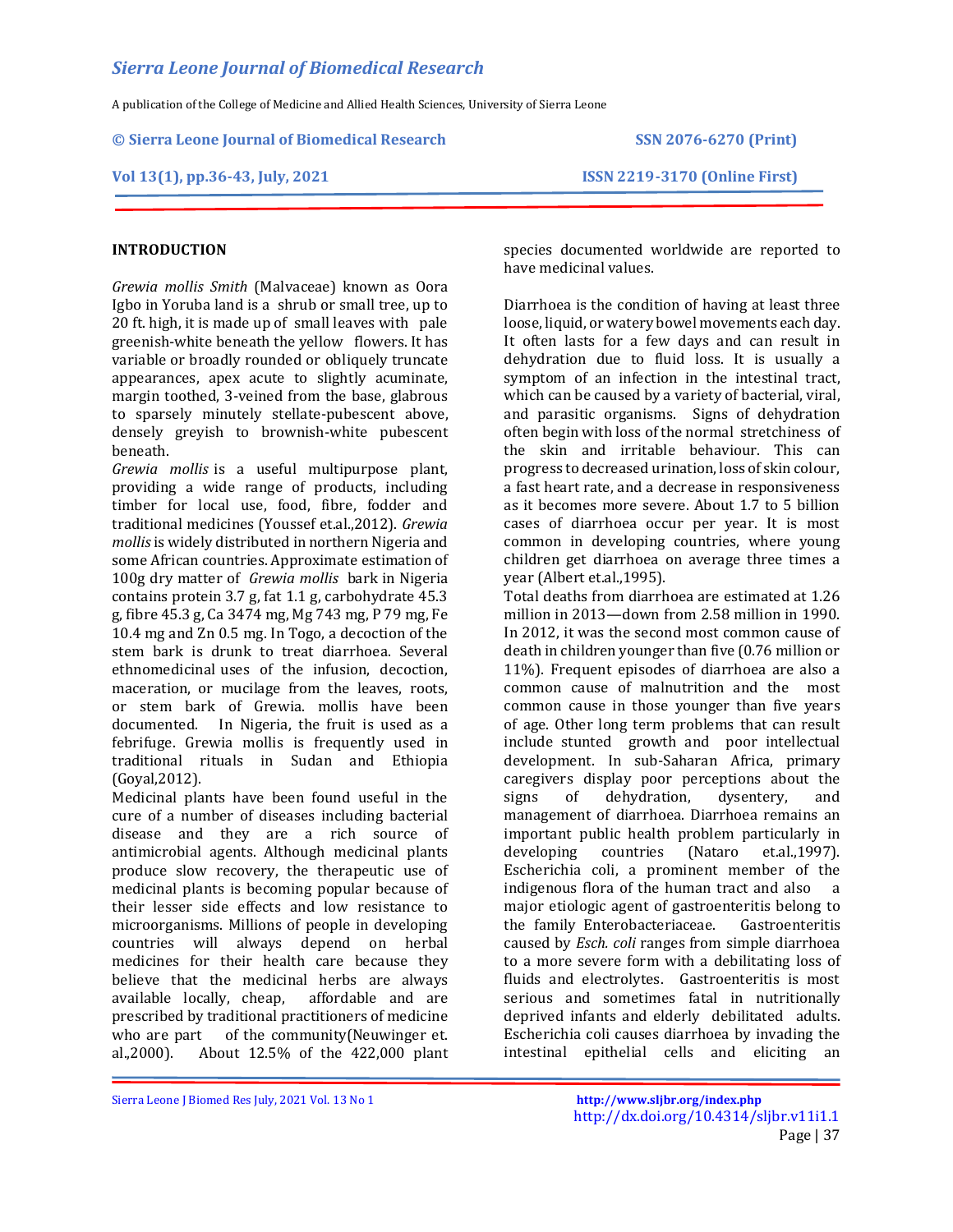A publication of the College of Medicine and Allied Health Sciences, University of Sierra Leone

#### **© Sierra Leone Journal of Biomedical Research SSN 2076-6270 (Print)**

**Vol 13(1), pp.36-43, July, 2021 ISSN 2219-3170 (Online First)**

inflammatory response. The exact cause of diarrhoea is unknown, but it may be due to the cytotoxic effects of lipopolysaccharide (Knuttonet.al.,1987).

This study was therefore designed to examine the antimicrobial activity of leaves extracts of *Grewia mollis* on isolates of Escherichia coli from cases of diarrhoea in solvents of varied polarity.

Materials and Methods Sample Collection Clinical Samples Clinical isolates of Escherichia coli from cases of diarrhoea were collected from the medical microbiology laboratory unit of the Oluyole Primary Health Care clinic in Ibadan and were confirmed by sub-culturing on to Eosin Methylene Blue, examined macroscopically for morphological characteristics, Gram staining and other conventional bacteriological tests which include lactose fermentation, indole formation from tryptophan, gelatin liquefaction and Voges-Proskauer test was carried out on the isolates.

#### Plant Samples

The leaves of *Grewia mollis* were collected from the forest along Benin- Ore road in southwest Nigeria and it was authenticated at the Department of Pharmacognosy Herbarium Laboratory of the Olabisi Onabanjo University with voucher number GM3345 and the specimens were deposited at the location.

#### Extraction method

A quantity of 200 grams each of powdered leave was placed in a screw-capped bottle containing 2000mL of distilled methanol, ethyl acetate and Nhexane. It was soaked for 5 days after which it was filtered using Whatman No.1 filter paper. It was then concentrated using a rotary evaporator and kept in the refrigerator at 40C for further use.

### *Phytochemical Screening*

Phytochemical screening was performed to identify some bioactive compounds in the methanol extracts of *Grewia mollis*. The phytochemicals were detected by colour tests.

*Test for tannins:* About 0.5 g of the extracts were boiled in 10mL of distilled water in a test tube and then filtered. A few drops of 0.1% ferric chloride was added and observed for brownish green or blue-black colouration. A Blue-black colour was observed.

*Test for alkaloids:* 0.5g of extracts were diluted to 10mLwith acid alcohol, boiled and filtered. To 5 ml of the filtrate was added 2mL of dilute ammonia. To 5mL of chloroform was added and shaken gently to extract the alkaloidal base. The chloroform layer was extracted with 10mL of acetic acid. It was divided into two portions. Mayer's reagent was added to one portion and Draggendorff's reagent to the other. The formation of cream/reddish brown precipitates was observed as positive for alkaloids.

*Test for flavonoids:* A volume of 5mL of 10% dilute ammonia solution was added to a portion of the aqueous filtrate of the extract. Concentrated H2SO4.(1mL) was added. A yellow colouration that disappears on standing indicates the presence of flavonoids.

*Test for saponins:* 0.5 g of the extracts was added to 5mL of distilled water in a test tube. The solution was shaken vigorously and observed for a stable persistent froth. The frothing was mixed with 3 drops of olive oil and shaken vigorously after which it was observed for the formation of an emulsion.

*Test for anthraquinone:* 0.5g of the extracts were boiled with 10mL of sulphuric acid (H2S04) and filtered while hot. The filtrate was shaken with 5mL of chloroform. The chloroform layer was pipetted into another test tube and 1mL of dilute ammonia was added. The resulting solution was observed for colour changes.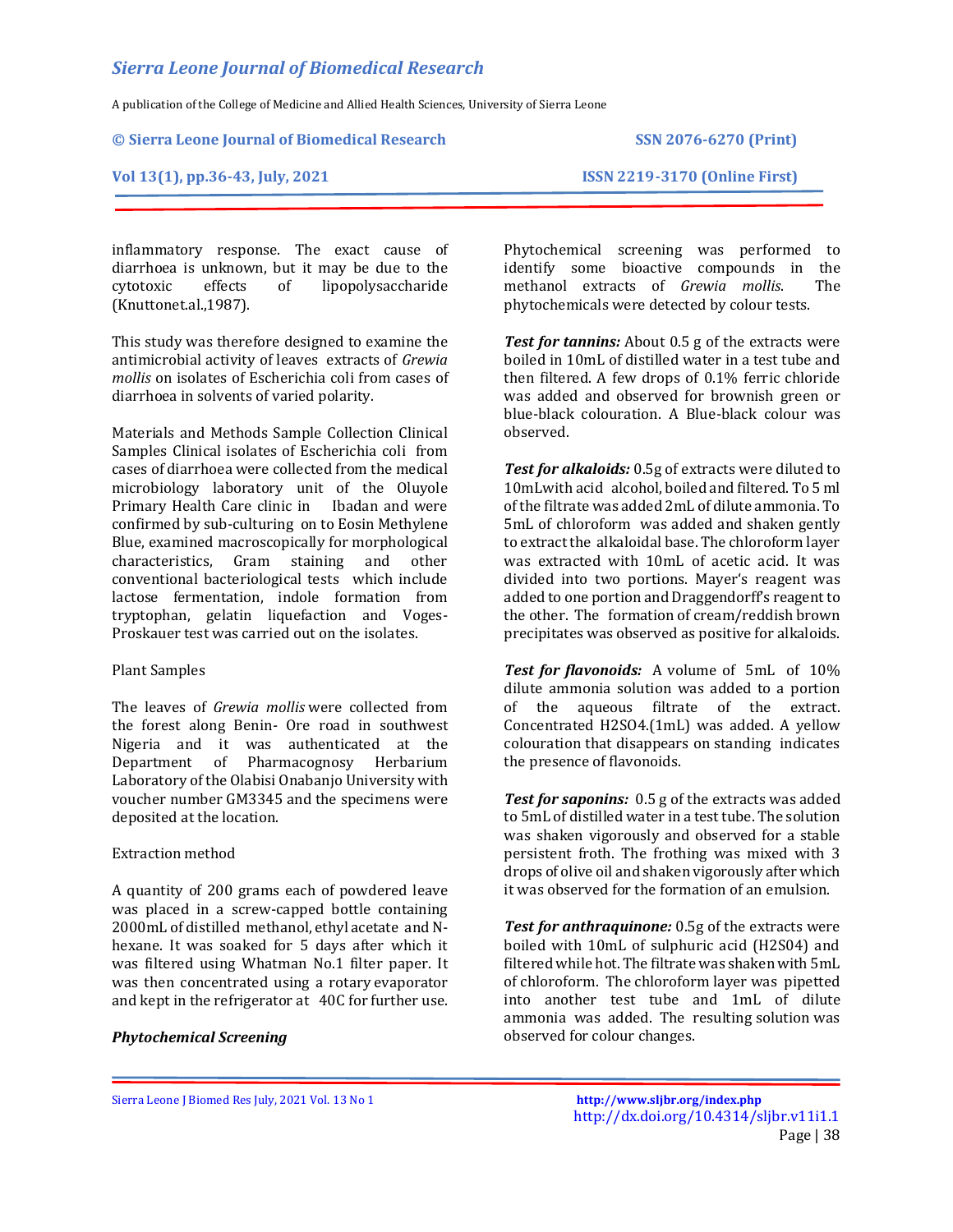A publication of the College of Medicine and Allied Health Sciences, University of Sierra Leone

**© Sierra Leone Journal of Biomedical Research SSN 2076-6270 (Print)**

### **Vol 13(1), pp.36-43, July, 2021 ISSN 2219-3170 (Online First)**

### *Antimicrobial Assay*

The antimicrobial activity of the Grewia mollis was carried out using the agar well diffusion technique. The surface of the agar medium in a culture plate was inoculated with 0.2ml of 1:100 of an overnight culture of each isolate of *Escherichia coli.* Using a sterile corn borer, 8mm wells were bored into the agar medium. Then varied concentrations of the plant with positive and negative controls (10 µg/mL gentamicin and 50% methanol) were introduced to the wells and plates were allowed to stand on the bench for 1 hour for pre-diffusion before incubation at 370C for 24 hours. The zones of growth inhibition (mm) were taken as a measure of antimicrobial activity.

### *Determination of Minimum Inhibitory Concentration (MIC)*

The Minimum Inhibitory Concentrations of the extracts was determined by dissolving 4mg of extract into 10mL of (50%) methanol to attain a stock concentration of 400µg/mL. Furthermore, 5mL of the mixture was diluted serially with 5mL of the 50%v/v methanol resulting in concentrations of 200µg/mL, 100µg/mL, 50µg/mL and 25µg/mL respectively. The same procedure was repeated for each extract with ethyl acetate and N-hexane solvents. Two millilitres (2mL) of the extract from each dilution and stock was mixed with 18mL of molten sensitivity test agar medium resulting in concentrations;  $200\mu g/mL$ , 100µg/mL, 50µg/ml, 25µg/mL, 12.5µg/mL and poured into sterile Petri- plate allowing the agar to set The surface of the agar was allowed to dry before streaking with 1:100 dilution of an overnight culture of the test organisms. The plates were incubated accordingly after which the lowest concentration preventing visible growth was taken as Minimum Inhibitory Concentration (MIC) of the extract.

## *Determination of Minimum Bactericidal Concentration (MBC)*

Selected plates with no discernible growth from the MIC were streaked on a Nutrient Agar medium and incubated at 37oC for 24 hours. The lowest concentration of the plant extract which shows no growth of the test organisms on recovery nutrient agar plates were taken as minimum bactericidal concentration.

### **RESULTS**

**Table 1: % extraction yield of leaf Grewia mollis from selected solvents**

|                   | Weight of the extract | $\frac{0}{0}$        |       |
|-------------------|-----------------------|----------------------|-------|
| Solvents          | Initial<br>weight(g)  | Extract<br>weight(g) | yield |
| Methanol          | 200                   | 16.8                 | 8.4   |
| Ethyl-<br>acetate | 200                   | 7.62                 | 3.86  |
| N-hexane          | 200                   | 5.1                  | 2.55  |

**Table 2: Qualitative Phytochemical profile of Grewia mollis leaf extract**

| Phytochemical | Methano<br>l extract | Ethyl<br>acetate<br>extract | N-<br>hexane<br>extract |  |  |
|---------------|----------------------|-----------------------------|-------------------------|--|--|
| Alkaloid      |                      |                             |                         |  |  |
| Saponins      |                      |                             |                         |  |  |
| Flavonoids    |                      |                             |                         |  |  |
| Tannins       |                      |                             |                         |  |  |
| Anthraquinon  |                      |                             |                         |  |  |

 $Key: + = Present - = Absent$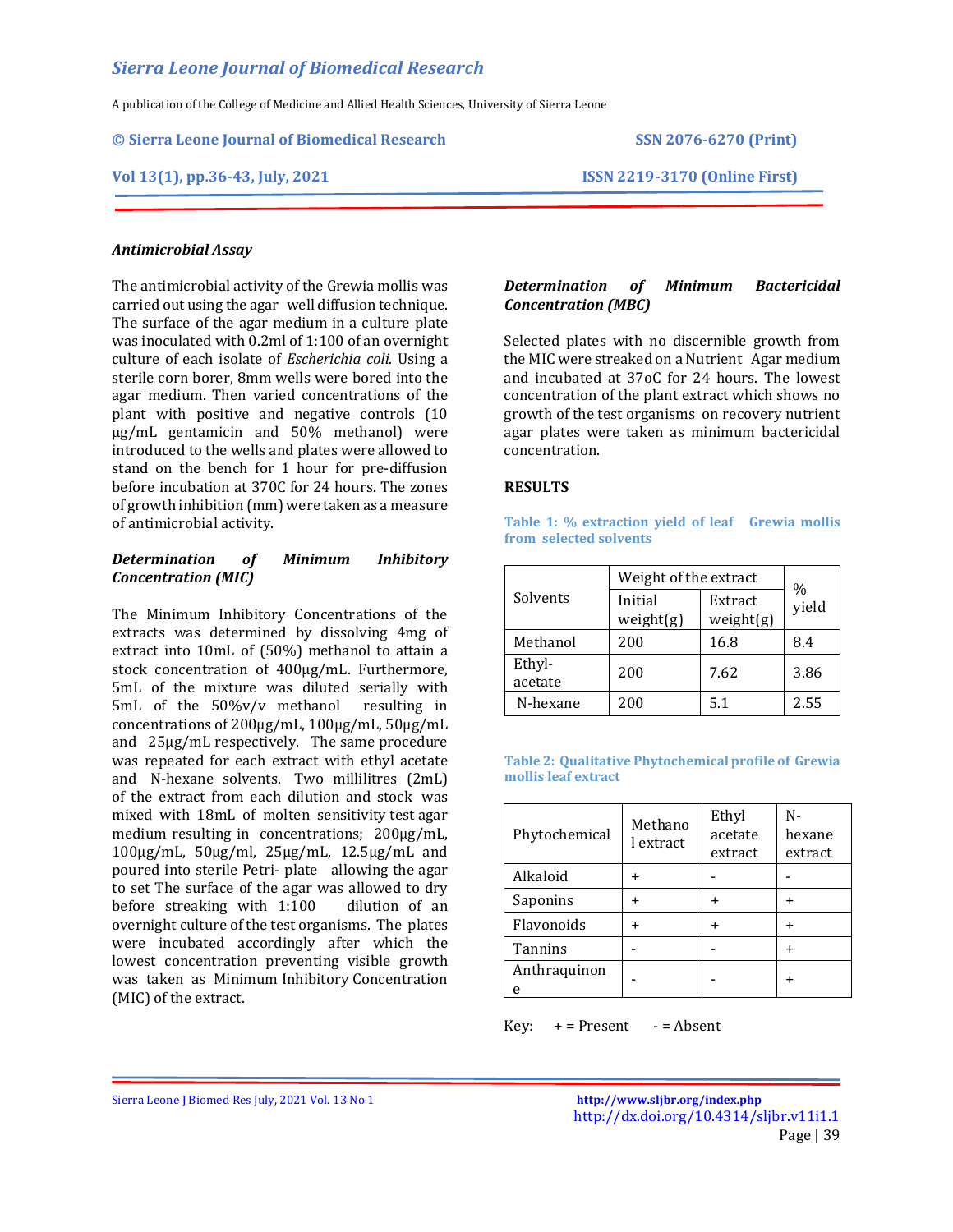A publication of the College of Medicine and Allied Health Sciences, University of Sierra Leone

## **© Sierra Leone Journal of Biomedical Research SSN 2076-6270 (Print)**

**Vol 13(1), pp.36-43, July, 2021 ISSN 2219-3170 (Online First)**

| Test<br>Organism | Zone of Growth Inhibition (mm) |           |          |           |          |               |          |               |                  |          |                  |                  |
|------------------|--------------------------------|-----------|----------|-----------|----------|---------------|----------|---------------|------------------|----------|------------------|------------------|
| S/N              |                                | 200 μg/mL |          | 100 μg/mL |          | $50 \mu g/mL$ |          | $25 \mu g/mL$ |                  |          |                  |                  |
|                  | M                              | EA        | H        | M         | EA       | H             | M        | EA            | H                | M        | EA               | H                |
| Esch. coli 1     | 32                             | 18        | 14       | 22        | 16       | 12            | 16       | 14            | 10               | 12       | 10               | $\Omega$         |
| Esch. coli 2     | 28                             | 20        | 14       | 20        | 14       | 10            | 15       | 10            | 10               | 12       | $\mathbf{0}$     | $\mathbf{0}$     |
| Esch. coli 3     | 28                             | 16        | 24       | 20        | 14       | 12            | 15       | 14            | 12               | 12       | 10               | $10\,$           |
| Esch. coli 4     | 27                             | 20        | 16       | 17        | 18       | 12            | 14       | 14            | 10               | 10       | $10\,$           | $\boldsymbol{0}$ |
| Esch. coli 5     | 23                             | 16        | 24       | 18        | 12       | 20            | 12       | 10            | 16               | 10       | $\mathbf{0}$     | 10               |
| Esch. coli 6     | 25                             | 16        | 24       | 18        | 14       | 12            | 12       | 10            | 10               | 10       | $\boldsymbol{0}$ | $\boldsymbol{0}$ |
| Esch. coli 7     | 25                             | 18        | 16       | 18        | 14       | 14            | 12       | 14            | 12               | 10       | 10               | 10               |
| Esch. coli 8     | 25                             | 16        | 14       | 18        | 12       | 10            | 12       | 10            | $\boldsymbol{0}$ | 10       | $\boldsymbol{0}$ | $\bf{0}$         |
| Esch. coli 9     | 28                             | 24        | 20       | 21        | 20       | 18            | 16       | 14            | 14               | 12       | 10               | 10               |
| Esch. coli 10    | 30                             | 28        | 16       | 22        | 24       | 12            | 16       | 16            | 10               | 12       | 14               | $\Omega$         |
| Esch. coli 11    | 26                             | 24        | 20       | 18        | 18       | 16            | 14       | 20            | 12               | 10       | 10               | 10               |
| Esch. coli 12    | 26                             | 18        | 24       | 21        | 16       | 20            | 16       | 14            | 16               | 12       | 12               | 10               |
| Esch. coli 13    | 26                             | 16        | 20       | 21        | 14       | 18            | 14       | 12            | 14               | 10       | 10               | $\boldsymbol{0}$ |
| Esch. coli 14    | 30                             | 20        | 28       | 22        | 18       | 26            | 14       | 18            | 20               | 10       | 14               | 14               |
| Esch. coli 15    | $\Omega$                       | $\Omega$  | $\Omega$ | $\Omega$  | $\Omega$ | $\mathbf{0}$  | $\Omega$ | $\Omega$      | $\mathbf{0}$     | $\Omega$ | $\mathbf{0}$     | $\mathbf{0}$     |
| Esch. coli 16    | 16                             | 10        | 14       | 14        | 10       | $\mathbf{0}$  | 14       | 10            | $\mathbf{0}$     | 10       | $\Omega$         | $\boldsymbol{0}$ |
| Esch. coli 17    | 20                             | 10        | 12       | 14        | 10       | $\mathbf{0}$  | 12       | 10            | $\mathbf{0}$     | 10       | $\mathbf{0}$     | $\boldsymbol{0}$ |
| Esch. coli 18    | 28                             | 24        | 18       | 18        | 18       | 14            | 12       | 14            | 12               | 10       | 10               | 10               |
| Esch. coli 19    | 28                             | 20        | 24       | 20        | 16       | 18            | 16       | 14            | 16               | 12       | 14               | 12               |
| Esch. coli 20    | 28                             | 12        | 14       | 20        | 10       | 10            | 14       | $\Omega$      | $\mathbf{0}$     | 10       | $\Omega$         | $\boldsymbol{0}$ |
| Esch. coli 21    | 23                             | 16        | 18       | 18        | 14       | 18            | 12       | 10            | 14               | 10       | 10               | 10               |
| Esch. coli 22    | 21                             | 18        | 20       | 16        | 16       | 18            | 12       | 16            | 14               | 10       | 12               | 14               |
| Esch. coli 23    | 22                             | 18        | 16       | 16        | 14       | 16            | 12       | 14            | 12               | 10       | $\boldsymbol{0}$ | $\boldsymbol{0}$ |
| Esch. coli 24    | 22                             | 12        | 16       | 18        | 10       | 14            | 12       | 12            | $\boldsymbol{0}$ | 10       | $\boldsymbol{0}$ | $\boldsymbol{0}$ |

### **Table 3: Antimicrobial Susceptibility Test [AST]**

Sierra Leone J Biomed Res July, 2021 Vol. 13 No 1 **<http://www.sljbr.org/index.php>**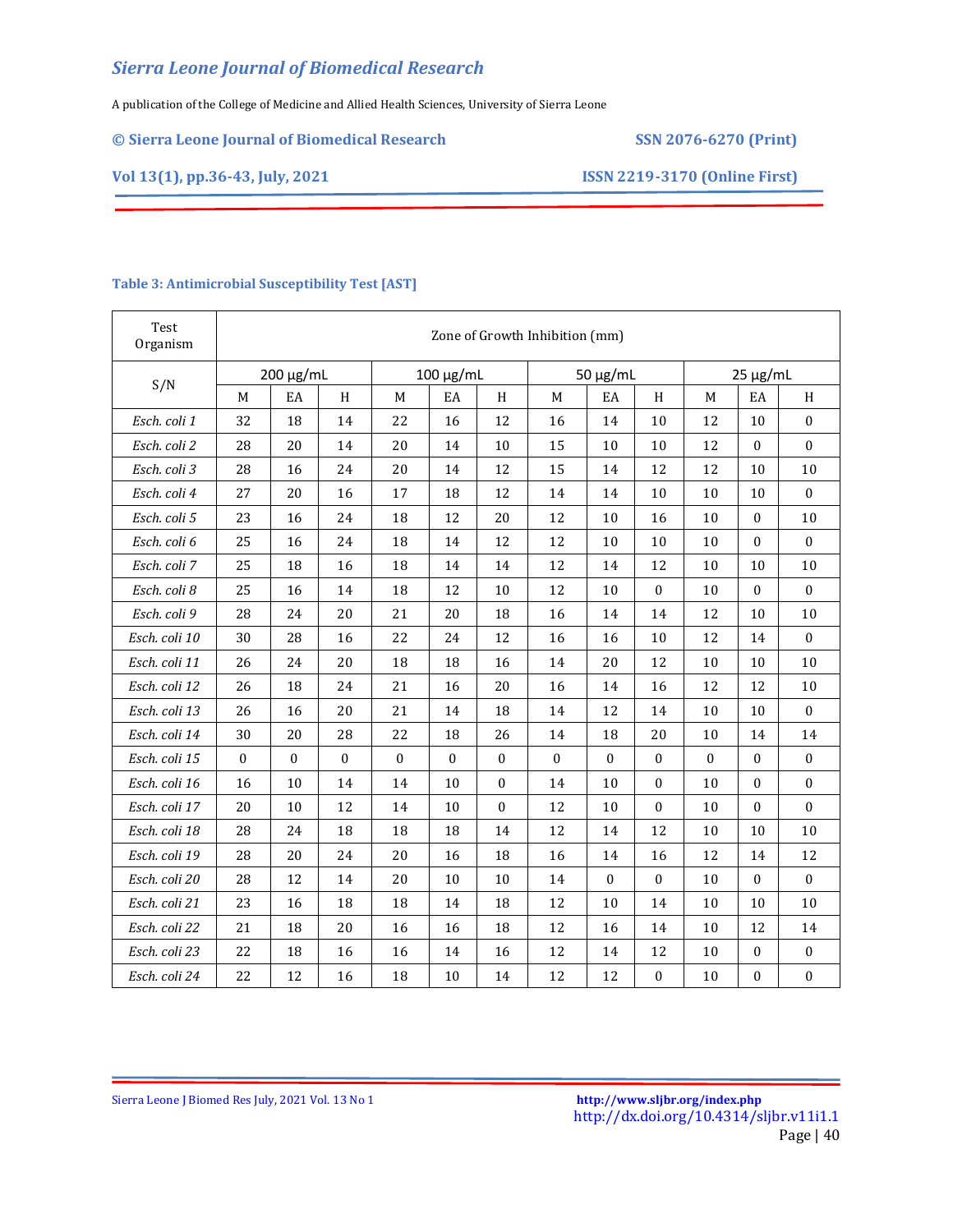A publication of the College of Medicine and Allied Health Sciences, University of Sierra Leone

#### **© Sierra Leone Journal of Biomedical Research SSN 2076-6270 (Print)**

**Vol 13(1), pp.36-43, July, 2021 ISSN 2219-3170 (Online First)**

| Test             | M.E        | E.A<br>N.H |            |
|------------------|------------|------------|------------|
| Organism         | $\mu$ g/mL | $\mu$ g/mL | $\mu$ g/mL |
| Esch. coli 1     | 25         | 100        | 200        |
| Esch. coli 2     | 50         | 100        | 200        |
| Esch. coli 3     | 25         | 50         | 100        |
| Esch. coli 4     | 50         | 100        | 100        |
| Esch. coli 5     | 25         | 100<br>200 |            |
| Esch. coli 6     | 50         | 100<br>100 |            |
| Esch. coli 7     | 50         | 200        | 200        |
| Esch. coli 8     | 50         | 100        | 100        |
| Esch. coli 9     | 100        | 100        | 100        |
| Esch. coli<br>10 | 100        | 200        | 200        |
| Esch. coli<br>11 | 100        | 100        | 200        |
| Esch. coli<br>12 | 100        | 50         | 50         |
| Esch. coli<br>13 | 50         | 100        | 50         |
| Esch. coli<br>14 | 25         | 100        |            |
| Esch. coli<br>15 | <b>ND</b>  | <b>ND</b>  |            |
| Esch. coli<br>16 | 100        | 200<br>200 |            |
| Esch. coli<br>17 | 50         | 200        | 200        |
| Esch. coli<br>18 | 50         | 100        | 200        |
| Esch. coli<br>19 | 50         | 100        | 100        |
| Esch. coli<br>20 | 50         | 200        | 200        |
| Esch. coli<br>21 | 100        | 200        | 200        |
| Esch. coli<br>22 | 100        | 100        | 50         |
| Esch. coli<br>23 | 100        | 200        | 200        |
| Esch. coli<br>24 | 100        | 100        | 100        |
| Esch. coli<br>25 | 50         | 200        | 200        |

#### **Table 4: Determination of Minimum Inhibitory Concentration of Grewia mollis**

## **DISCUSSION**

Results obtained from this study shows the antimicrobial potency of *Grewia mollis*. *Grewia mollis* was prominent among the medicinal plants discovered during an ethnobotanical survey of local plants used to treat diarrhoea in Southwestern Nigeria. Ethnomedicinal approach, rather than taxonomic criteria was used in selecting *Grewia mollis* for this study. The susceptibility of these Escherichia coli to *Grewia mollis* in this study indicated the

therapeutic potentials of this plant against etiologic agents of diarrhoea. The percentage yield of methanol extract was higher (8.40%) than ethyl acetate( 3.86% ) and N-hexane extract (2.55%) which could be attributed to the selective reaction of the composition of the extract to chemicals of different polarity. Most polar constituents were recorded in methanol, which could be due to its intermediate polarity which makes it an excellent extractant. The phytochemical analysis showed the presence of saponins, alkaloids, tannins, flavonoids in varied proportions while anthraquinones were absent which agrees with the study of Kubmarawa(2007) on preliminary phytochemical and antimicrobial screening of 50 medicinal plants from Nigeria. The presence of secondary metabolites of therapeutic values could be a source of antimicrobial activity of the leave extract against *Escherichia coli.* The pharmacological activity of most medicinal plants have been found to be directly related to the types of a secondary metabolite that they contain, therefore the presence of tannin, alkaloids, saponins and other secondary metabolites may be responsible for the observed antimicrobial activity(Shangalet.al.,2012).

Methanol extract of Grewia mollis leave has antimicrobial activity at 200, 100. 50 and 25µg/ml than ethyl acetate and N-hexane extract. Ninetysix per cent (96%) of the isolates were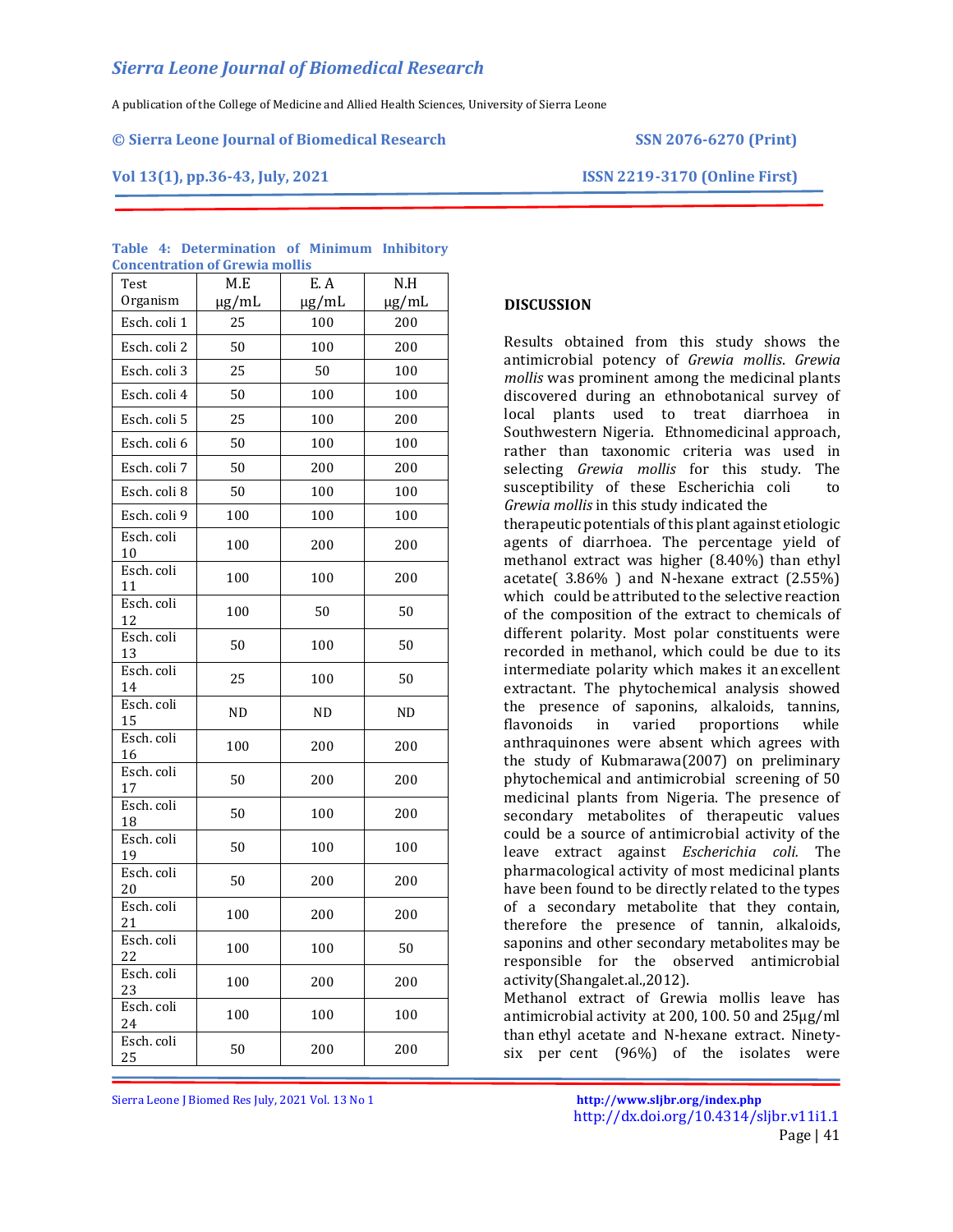A publication of the College of Medicine and Allied Health Sciences, University of Sierra Leone

#### **© Sierra Leone Journal of Biomedical Research SSN 2076-6270 (Print)**

#### **Vol 13(1), pp.36-43, July, 2021 ISSN 2219-3170 (Online First)**

susceptible to methanol extract at 25µg/ml, while 52% and 36% of the test isolates were susceptible to ethyl acetate and N-hexane respectively. Test isolates 15, 16, 17, 20 and 25 were resistant to N-hexane at 50 µg/ml and 3 of the isolates were also resistant to hexane at 100 µg/ml. Hundred per cent of the isolates were susceptible 200  $\mu$ g/ml and most at 100  $\mu$ g/ml as shown in Table 3 in this study which agrees with Al-Youssef (2012) on the biological evaluation of constituent of *Grewia mollis*. (Al-Youssef, 2012)

Sixteen per cent of the test isolates were susceptible at MIC 25 µg/mL while 52% and 32% of the test isolates were susceptible at MIC of 50 and 100 µg/mL ethanol extract respectively. While the MIC of ethyl acetate and N-hexane against the test isolates ranged between 50 and 200 µg/ml as shown in table 4 which corroborates the study of Shagal et.al.,(2012) on antimicrobial activity of root, stem and bark extract of *Grewia mollis*.

The minimum inhibitory concentration (MIC) values for methanol, ethyl acetate and n-hexane on *Escherichia coli* is remarkable in this study which is the suggestive therapeutic potential of Grewia mollis (Ashiku et.al.,2012). The minimum bactericidal concentration of the isolates elicited remarkable antimicrobial activity, 44% of the isolated were susceptible at 50µg/ml methanol while the remaining 66% at 100 µg/ml were also susceptibly eliminated. Eighteen(18) of twenty-five (25) isolates were susceptible to ethyl acetate extract at 200  $\mu$ g/ml while the remaining seven isolates were also eliminated at 100 µg/ml. the isolates were also susceptible to N-hexane, between a range of 50 µg/ml – 200 µg/ml while only isolates 15 were not determine sequel to its resistance to extract solvents varied fractions which corroborated the findings of Kubmarawa (2007) on antimicrobial screening of 50 medicinal plants from Nigeria.

## **CONCLUSION**

Although in vitro activity cannot be directly translated into effective use of the plant in herbal medicine, observation of bioactivity do give some indication of possible curative effects. However, additional studies are recommended to explore further other compounds of therapeutic values in *Grewia mollis* and its medicinal application for the treatment of diarrhoea

### REFERENCES

Goyal, P.K.(2012) "Phytochemical and pharmacological properties of the genus Grewia: a review," International Journal of Pharmacy and Pharmaceutical Sciences, vol. 4:(4) 72–78,

Obidah W., Godwin,J.L., Fate, Z. and Madusolumuo,M.A.,(2010) "Toxic effects of Grewia mollis stem bark in experimental rats," Journal of American Science, vol. 6; (12): 1544– 1548.

Asuku,O., Atawodi,S.E. and Onyike, E. "Antioxidant, hepatoprotective, and ameliorative effects of methanolic extract of leaves of Grewia mollis Juss. on carbon tetrachloride-treated albino rats,"Journal of Medicinal Food, vol. 15;. 1:83–88, 2012.

Al-Youssef, H.M.A., Amina, M. and El-Shafae A.M.(2012). "Biological evaluation of constituents from Grewia mollis," Journal of Chemical and Pharmaceutical Research, 4; 1:508, 2012.

Shagal, M.H., Kubmarawa, D. and Idi Z. (2012) "Phytochemical screening and antimicrobial activity of roots, stem bark and leaf extracts of Grewia mollis," African Journal of Biotechnology, 11;51:11350–11353.

Demissew, S.(1989). Proposal to conserve the name Grewia mollis Juss.(Tiliaceae) with a new type. Taxon 38(3): 523–525.